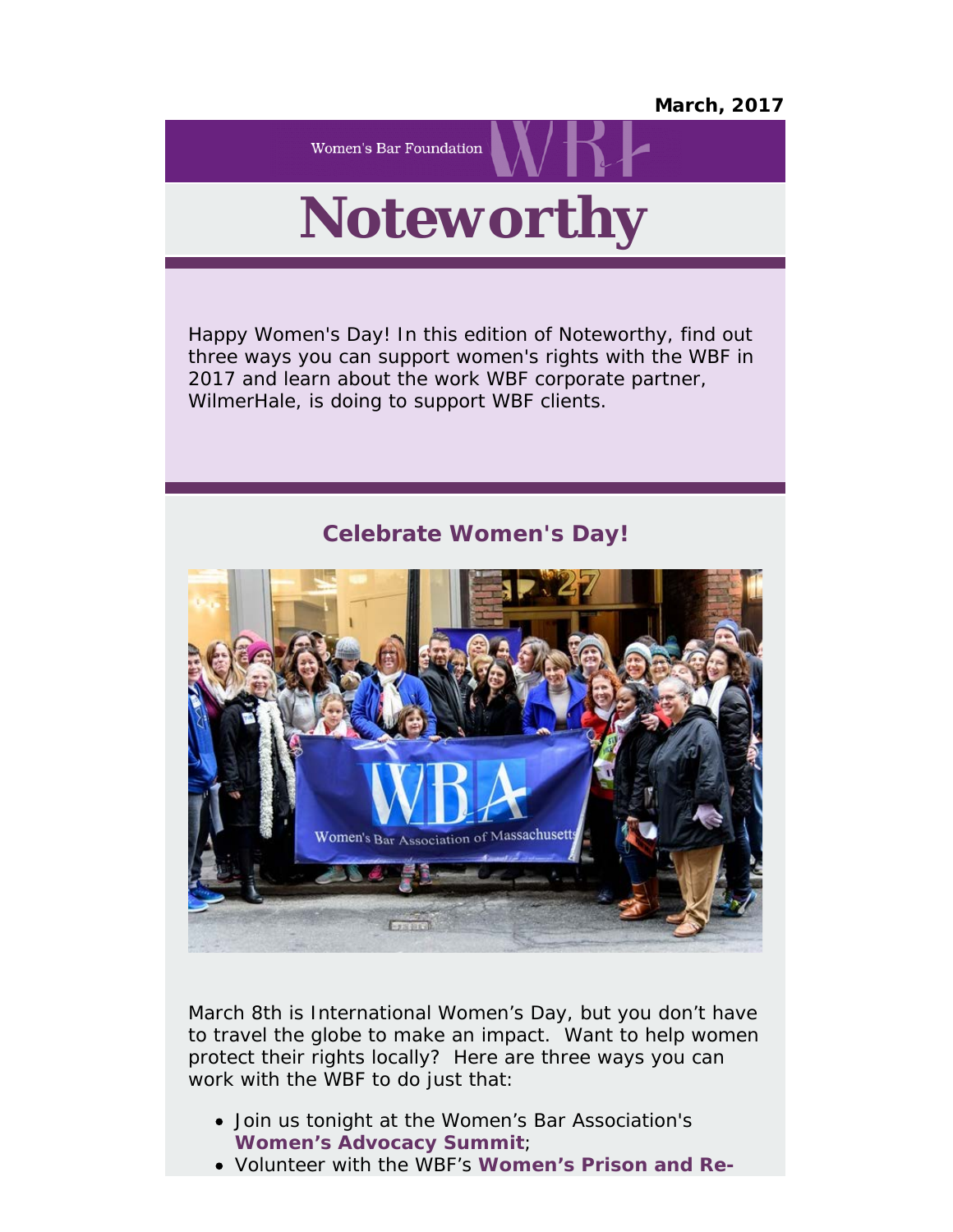**[entry Project](https://wbawbf.org/wbf-projects/womens-prison-and-re-entry-project)** to educate incarcerated women about their rights on a variety of issues from child custody to CORI and criminal warrant clearing;

Provide pro bono representation to a woman in need. **[Sign](https://wbawbf.org/wbf/flpapril2017) [up](https://wbawbf.org/wbf/flpapril2017)** to attend the Family Law Project training on April 12 and be assigned a mentor to help you through your case. For more information contact Rachel Biscardi at **[rbiscardi@womensbar.org](mailto:rbiscardi@womensbar.org)**.

**Pro Bono Partner Spotlight**



The law firm of WilmerHale, a longstanding supporter of the WBF, has recently made a significant donation to support the WBF's pro bono projects and the 25th Anniversary Capacity Building Initiative, which will expand our services to survivors of domestic violence. WilmerHale has been a dedicated pro bono partner to the WBF for many years, providing pro bono representation to WBF clients in family law matters involving domestic violence.

The firm has handled more than 10 WBF family law cases, including two that went to trial—one in which the court allowed a survivor of domestic violence to move her family to another state to ensure their safety, and another in which an abusive husband's visitation was limited in order to protect the children.

Recently, WilmerHale partner Elizabeth Reilly helped a WBF client obtain a divorce after the woman and her children were forced to flee to a shelter when her husband assaulted one of the children. Ms. Reilly, who has also mentored junior attorneys working on pro bono cases with the WBF, talked about the importance of pro bono work. "So many of us went into the law wanting to do some good for people and make a difference in someone's life," she said. "Those of us who have the ability and means should be helping those that don't. It's incumbent upon all of us in the profession to do this work." Ms. Reilly also added that pro bono cases are a great training for junior attorneys, providing opportunities to write briefs, take depositions, and argue in court.

WilmerHale's partnership has been critical to the success of the Family Law Project and the hundreds of clients we serve.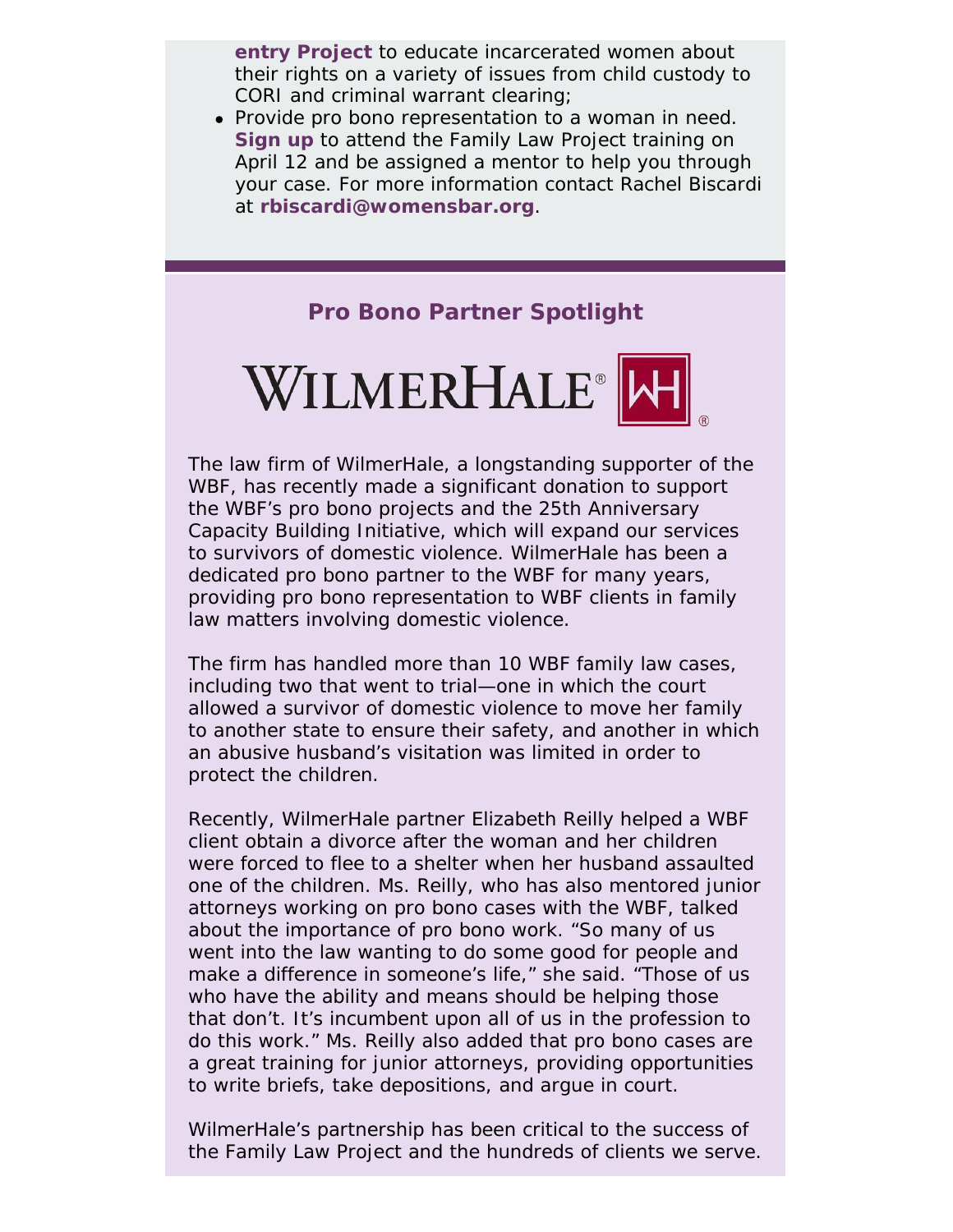*The Women's Bar Foundation is dedicated to ensuring access to justice for low-income women. We create a community committed to providing free legal assistance to low-income women and their families.*

## **The WBF Thanks Its Corporate Capacity Building Sponsors**









**If you are shopping on Amazon, please consider accessing it via Amazon Smile and you'll be supporting the WBF as you shop!**